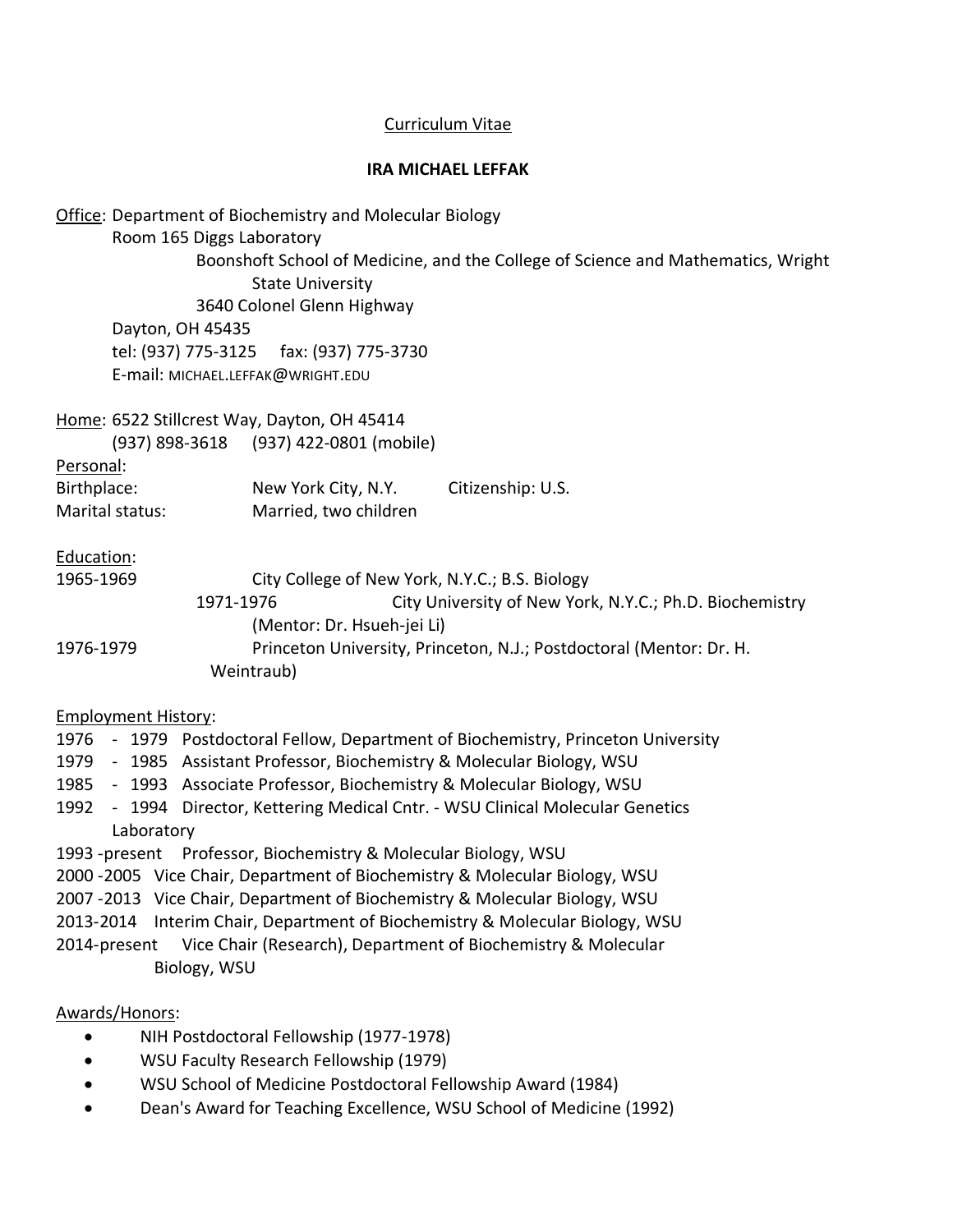- Outstanding Senior Research Award, WSU SOM Academy of Medicine (2002)
- Faculty Mentor Award, WSU Boonshoft School of Medicine (2011)
- Elected Fellow of the American Association for the Advancement of Science (2008)
- Brage Golding Distinguished Professor of Research award (2009-2011)
- Editorial Board- Journal of Biological Chemistry (2014- present)
- Editorial Board- DNA Repair (2014-present)
- Session Chair- 18th Annual Buffalo DNA Replication & Repair Symposium (2014)
- Organizer- 19<sup>th</sup> Annual Midwest DNA Repair Symposium, Dayton, OH (2017)
- Outstanding Senior Research Award, WSU BSOM Academy of Medicine (2017)

# Research Interests:

Molecular and cell biological analysis of eucaryotic DNA replication origins; structure of DNA and proteins linking the cell cycle to the initiation of DNA replication; the relationship between chromatin structure, transcription and replication. Replication-dependent instability of diseaserelated microsatellite DNA sequences.

### Invited Plenary Presentations

- Gordon Research Conference on Chromosomal Proteins (1984).
- Cold Spring Harbor Conference on DNA Replication (1988).
- Workshop on DNA Replication, Les Arcs, France (1991) (funded).
- Medical Grand Rounds, Miami Valley Hospital, Dayton, OH, Clinical Application of Molecular Genetics (1992).
- Medical Grand Rounds, Kettering Medical Center, Dayton, OH, Clinical Application of Molecular Genetics (1992).
- McGill Symposium on the Regulation of Eucaryotic DNA Replication (Montreal) (1990, 1992, 1994, 1996, 1998, 2001)
- Salk Conference on Eucaryotic DNA Replication (2000)
- Drug and Gene-Based Therapeutics (Crete) (2006)
- Human Microsatellite Instability (Guanacaste, 2009)
- Cold Spring Harbor Meeting on DNA Replication (N.Y.C., 1999, 2001, 2003, 2005, 2007, 2009, 2011, 2015)
- International Conference on Molecular Biology & Nucleic Acids (2018, Toronto, Canada, funded)

# Professional Memberships:

- American Society of Biochemistry and Molecular Biology
- American Association for the Advancement of Science
- American Society for Microbiology

# Patent:

US 7960115 (June, 2011) DNA Binding Protein DUE-B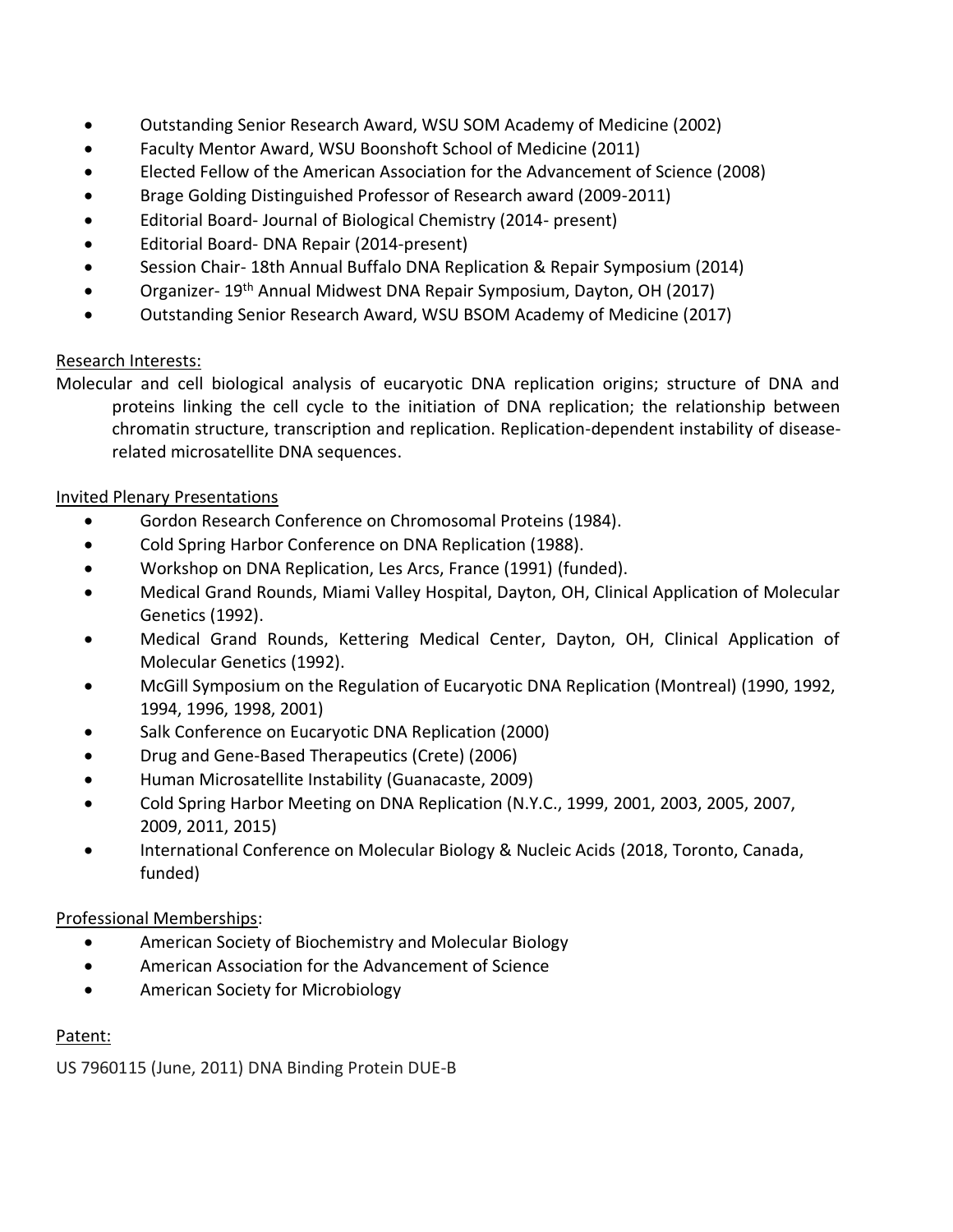Research Funding (direct costs):

- 1979-1982 NIH (NIGMS); "Chromatin Structure and Replication". \$137,500; M. Leffak, P.I.
- 1983-1984 American Cancer Society (Ohio)- "Chromatin Assembly". \$15,000; M. Leffak, P.I.
- 1984-1985 American Cancer Society (Ohio)- "Replication Polarity of the Histone H5 Gene". \$15,000; M. Leffak, P.I.
- 1983-1986 NSF; "Chromatin Assembly". \$199,000; M. Leffak, P.I.
- 1984-1985 WSU SOM; Equipment Grant; \$13,000; M. Leffak, P.I.
- 1986-1987 State of Ohio Academic Excellence Research Challenge Award; \$35,000; M. Leffak, P.I.
- 1986-1989 NIH (NIGMS) "Replication Polarity of Eucaryotic Genes". \$270,330; M. Leffak, P.I.
- 1988-1989 NIH (NEI) Pilot Research Grant- "cDNA Clones Related to Retinal Function". \$15,000; M. Leffak, D.T. Organisciak, co-P.I.'s.
- 1988-1989 NIH (NIGMS) Small Instrumentation Grant; \$10,682.
- 1988-1989 State of Ohio Academic Excellence Research Challenge Award (with G. Alter, P. Fink, J. Paietta, and L. Prochaska); \$82,000.
- 1988-1990 American Cancer Society Research Grant- "Analysis of the Human c-Myc Gene Replication Origin". \$149,000; M. Leffak, P.I.
- 1990-1992 State of Ohio Research Challenge Award "Replication of a Cancer Gene in Human Cells; Analysis of the DNA Elements Involved". \$27,000; M. Leffak, P.I.
- 1990-1991 American Cancer Society (Ohio) "Identification of the Human c-myc Replication Origin". \$15,000; M. Leffak, P.I.
- 1992-1994 Kettering Medical Center "Clinical Applications of Molecular Genetics". \$598,901; M. Leffak, Director.
- 1993-1995 American Heart Association (Ohio) "Regulation of the Human Apolipoprotein AI Gene". \$60,000; M. Leffak, P.I.
- 1994-1999 NIH (NEI) "Environmental Light and Retinal Membrane Development". \$756,450; co-PI with D.T. Organisciak.
- 1994-1995 WSU College of Science & Mathematics; "Viral Transduction of the Human c-myc Origin of Replication". \$7,500; ; M. Leffak, P.I.
- 1996-1997 American Cancer Society (Ohio); "Chromosome Replication of a Mutant cmyc Origin of Replication". \$20,000; M. Leffak, P.I.
- 1996-1999 NIH (NIGMS); Analysis of the Human c-myc Gene Replication Origin". \$422,827; M. Leffak, P.I.
- 1997-1998 WSU School of Graduate Studies; "Protein Binding to the c-myc Replication Origin". \$7,400; M. Leffak, P.I.
- 1999-2000 WSU School of Medicine; "Proposal for Postdoctoral Research in Biochemistry and Molecular Biology". \$450,000; M. Leffak (committee chair), with S. Berberich, B. Wilson, and L. Prochaska
- 1999-2000 State of Ohio Research Challenge Award "Replication Origin Recognition Protein DUE-B". \$26,000; M. Leffak, P.I.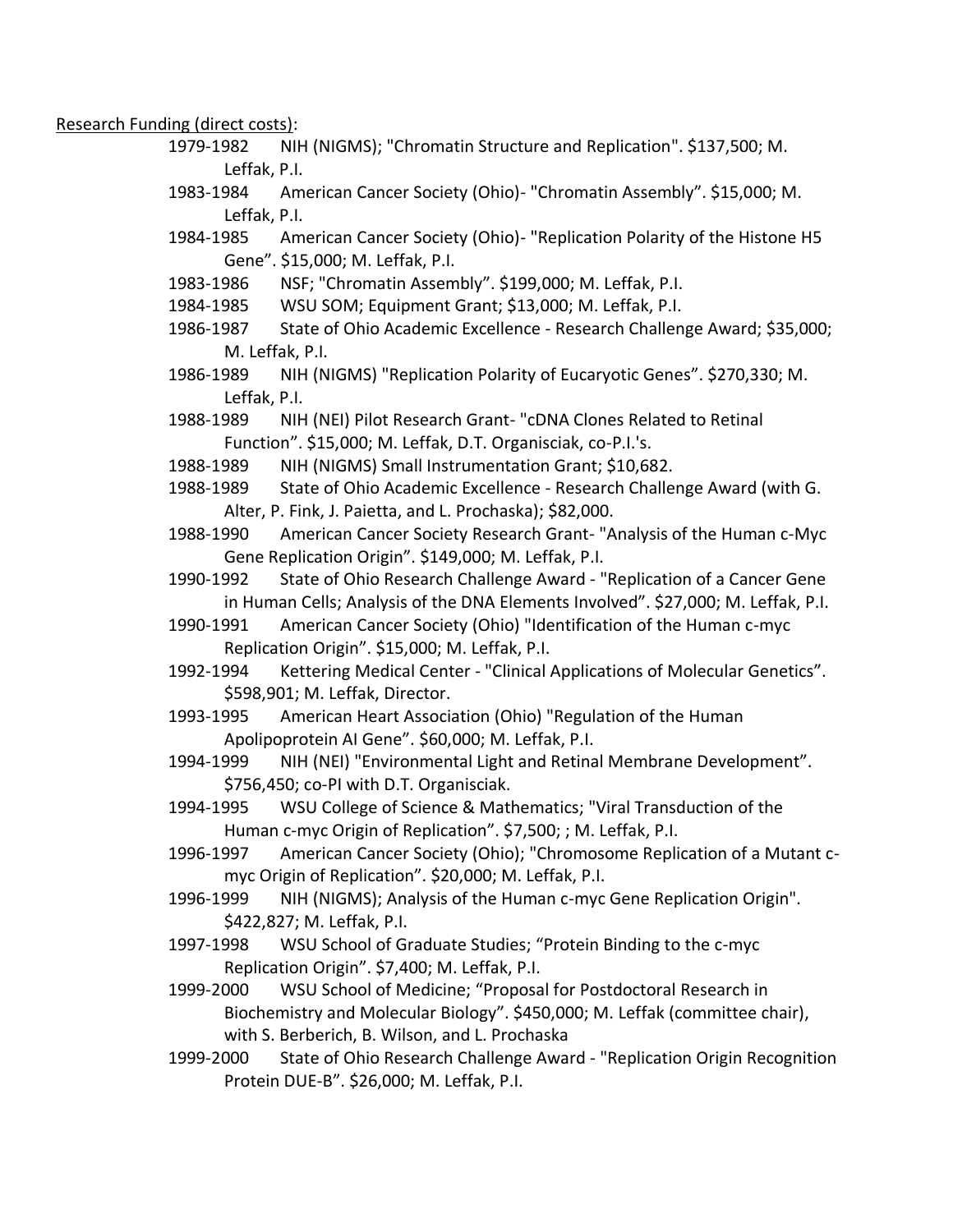- 1999-2001 The Kettering Foundation; "Essential DNA Elements at a Chromosomal origin of DNA Replication". \$150,000, M. Leffak, P.I.
- 1999-2004 NIH (NIGMS); "Analysis of the Human c-myc Gene Replication Origin". \$856,147; M. Leffak, P.I.
- 2002-2003 WSU School of Medicine; "DNA Replication and Disease". \$24,000, M. Leffak, P.I.
- 2003-2008 NIH (NIDDK); "DNA Replication Fork: Pausing, Recombination and Disease". \$803,700; J. Bissler, Children's Hosp. Cinti., P.I. (M. Leffak, 10% FTE, \$232,400 direct cost).
- 2004-2005 Elsa Pardee Foundation; "A Link Between DNA Replication, DNA Repair, and Ovarian Cancer: The Replication Origin Binding Protein DUE-B". \$93,000, M. Leffak, P.I.
- 2005-2009 NIH (NIGMS); "Analysis of the Human c-myc Gene Replication Origin". \$1,201,200; M. Leffak, P.I.
- 2010-2012 NIH (NIGMS) "The role of the DNA unwinding element binding protein, DUE-B, in DNA replication". \$594,000; M. Leffak, P.I.
- 2009-2013 NIH (NIGMS); "Analysis of the Human c-myc Gene Replication Origin". \$1,260,000; M. Leffak, P.I.
- 2012-2017 NIH (NIGMS) Second-site genetic modifiers of CTG/CAG microsatellite repeat instability. \$1,124,800; M. Leffak, P.I.
- 2017-2021 NIH (NIGMS) Mechanisms of Replication-Dependent Microsatellite Instability in Human Disease. \$1,124,800; M. Leffak, P.I.

Intramural Service:

- Burroughs-Wellcome Visiting Professorship Award Author ([1984] Recipient: Dr. G. Cooper, Harvard University).
- WSU Institutional Biohazard Safety Committee Member (1985-1995).
- Chair, Promotion & Tenure Committee, Department of Biochemistry and Molecular Biology (1993- 2000).
- College of Science and Mathematics Assessment Planning Committee (1994).
- Chair, Department of Biochemistry and Molecular Biology Assessment Planning Committee (1994- 1995).
- Dean's Appointee; Ad Hoc Promotion and Tenure Committee: A. Corbett (1996).
- Chair of the FiveYear Review Committee for the Chair of the Department of Biochemistry and Molecular Biology (1996).
- Dean Search Committee Member, College of Science and Mathematics (1996).
- Chair, Faculty Development Committee, Department of Biochemistry and Molecular Biology.
- Mentor, Visiting Scientist Dr. Michael Benton, Associate Professor, East Tennessee State University (1997).
- College of Science and Mathematics, Dean's Three Year Review Committee (1998).
- College of Science and Mathematics, Promotion and Tenure Committee (1998).
- Biomedical Sciences Ph.D. Program Admissions Committee (2004-2006).
- Boonshoft School of Medicine, Faculty Development Committee (2006-2007).
- Interim Chair, WSU Department of Biochemistry and Molecular Biology (2013-2014).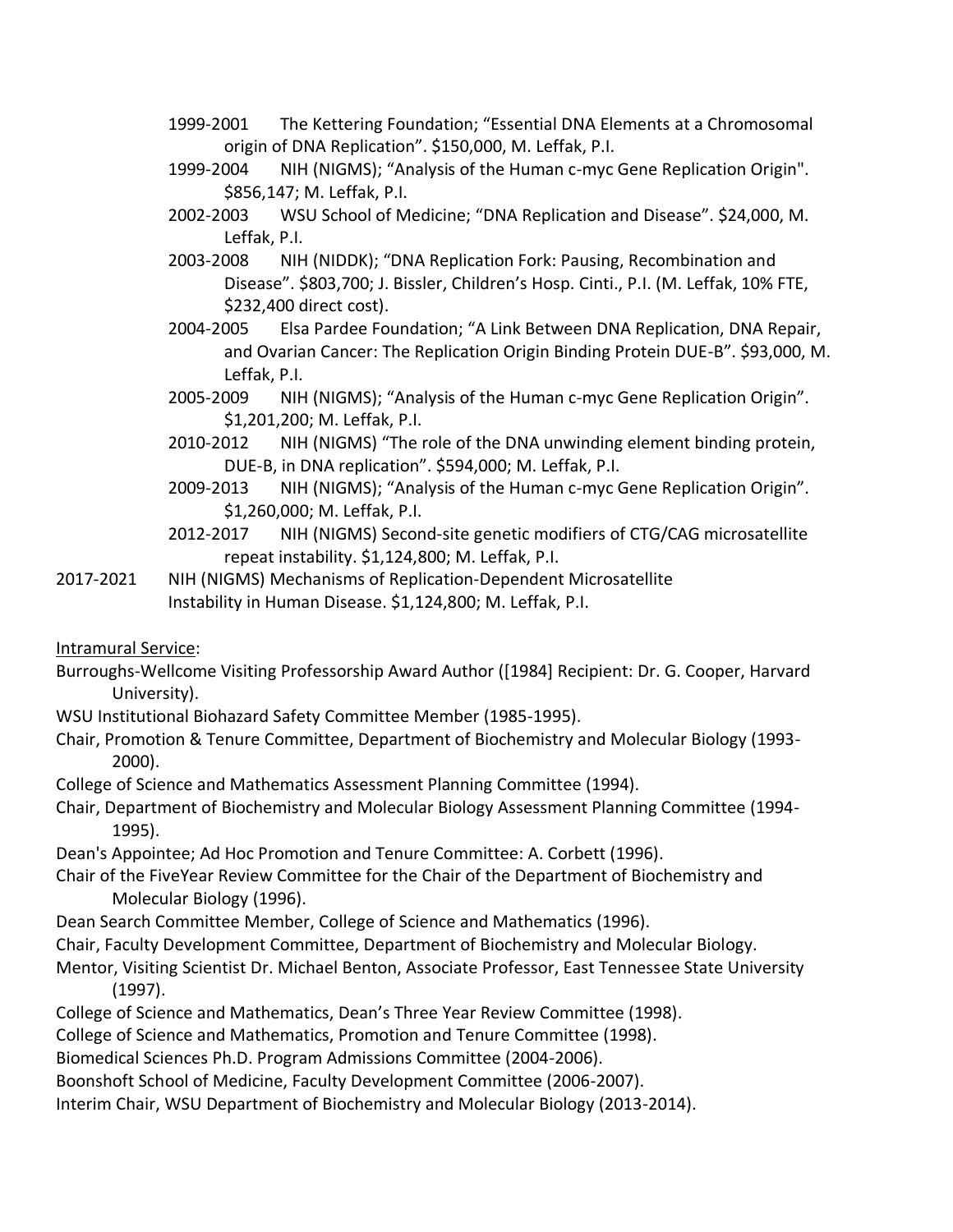Extramural Service: National Science Foundation External Reviewer. National Institutes of Health External Reviewer. American Cancer Society (Ohio Branch) Research Study Section Member (1985-1992). Symposium Organizer- "Frontiers in Gene Therapy" Kettering Medical Center (1993). American Heart Assn. (Ohio Affiliate) Research Study Section Member (1993-1998). NIH Special Emphasis Panel ZRG3 Bio (1) (1997) NIH Physiological Chemistry Study Section (ad hoc 1998) Institutional Scientific Review Board – Dayton Heart Hospital (1999-2004) NIH Molecular Genetics C Study Section (ad hoc 1999-2001; full member 2001-2005) NIH Special Emphasis Study Section (ZRG1 BIO) 2002 Scientific Advisory Board – Replicor Corporation, Montreal, Can. (2002 - 2005) Israel Cancer Research Fund reviewer (2005-2008) NIH Cancer Etiology Study Section (2017) Organizer, 19th Annual Midwest DNA Repair Symposium, Wright State University (2017)

# Publications (peer-reviewed; excluding abstracts):

Publications (peer-reviewed; excluding abstracts):

- 1. Leffak, I.M., Hwan, J.C., Li, H-j., and Shih, T.Y. (1974) Circular Dichroism and Thermal Denaturation Studies of Nucleohistone IIb2. Biochemistry 13, 1116-1120.
- 2. Hwan, J.C., Leffak, I.M., Li, H-j., Huang, P.C., and Mura, C. (1975) Studies on the Interaction between Histone V (f2C) and Deoxyribonucleic Acids. Biochemistry 14, 1390- 1395.
- 3. Leffak, I.M., and Li, H-j. (1977) Thermal Denaturation and Circular Dichroism Studies of Histone-DNA Complexes. Biochemistry 16, 5869-5878.
- 4. Hwan, J.C., Leffak, I.M., Li, H-j., Huang, P.C., and Mura, C. (1975) Studies on the Interaction between Histone V (f2C) and Deoxyribonucleic Acids. Biochemistry 14, 1390- 1395.
- 5. Leffak, I.M., and Li, H-j. (1977) Thermal Denaturation and Circular Dichroism Studies of Histone-DNA Complexes. Biochemistry 16, 5869-5878.
- 6. Leffak, I.M., Grainger, R.M., and Weintraub, H. (1977) Conservative Assembly of Nucleosomal Histones. Cell 12, 837-845.
- 7. Weintraub, H., Flint, S.J., Leffak, I.M., Groudine, M., and Grainger, R.M. (1978) The Generation and Propagation of Variegated Chromosome Structures. Cold Spring Harbor Symp. Quant. Biol. 42, 401-408.
- 8. Leffak, I.M., and Li, H-j. (1981) Sequence Sensitivity of Histone Binding. Biochim. Biophys. Acta 656, 86-92.
- 9. Trempe, J.P., and Leffak, I.M. (1982) Assembly of Semihistone A24. Nucleic Acids Res. 10, 5467-5481.
- 10. Leffak, I.M. (1983) Stability of the Conservative Mode of Nucleosome Assembly. Nucleic Acids Res.11, 2717-2732.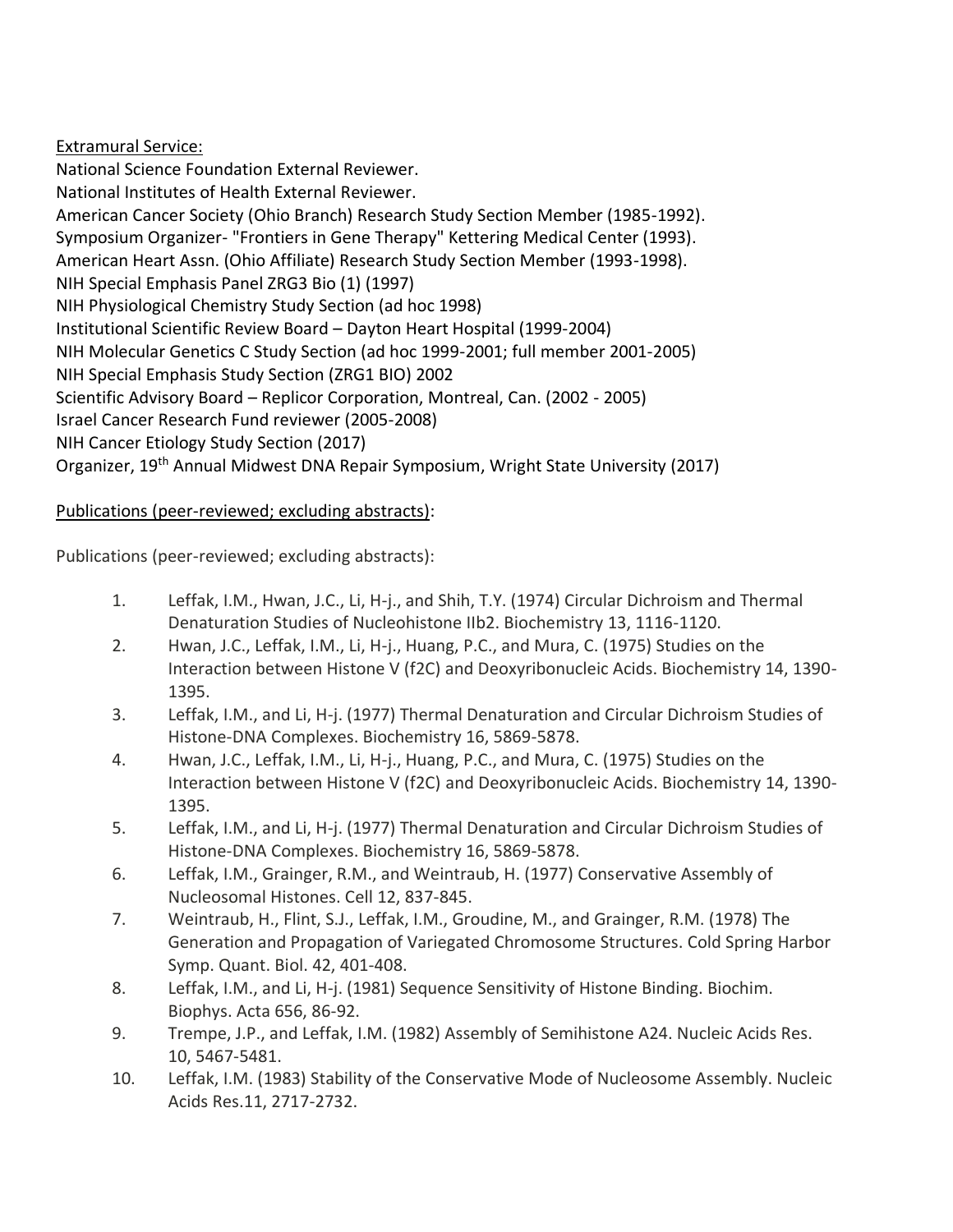- 11. Leffak, I.M. (1983) Chromatin Assembled in the Presence of Cytosine Arabinoside has a Short Nucleosome Repeat Length. Nucleic Acids Res. 11, 5451-5466.
- 12. Leffak, I.M. (1983) Decreased Protein Staining After Chemical Crosslinking. Anal. Biochem. 135, 95-101.
- 13. Leffak, I.M. (1984) Conservative Segregation of Nucleosome Core Histones. Nature 307, 82-85.
- 14. James, C.D., and Leffak, I.M. (1984) Replacement Synthesis Labeling of Recombinant DNA Molecules Using the E. Coli Exonuclease III/DNA Polymerase Enzyme Pair. Anal. Biochem. 141, 33-37.
- 15. Trempe, J.P., and Leffak, I.M. (1985) Histone H1 and HMG 14/17 are Deposited Nonrandomly in the Nucleus. Nucleic Acids Res. 13, 4853-4869.
- 16. James, C.D., and Leffak, I.M. (1986) Replication Polarity through the Avian Alpha-Globin Locus. Mol. Cell. Biol. 6, 976-984.
- 17. Kumar, S., and Leffak, I.M. (1986) Assembly of Active Chromatin. Biochemistry 25,2055- 2060.
- 18. Fink, P.C., Leffak, I.M., and Prochaska, L.J. (1987) Homology between the Gene Encoding Subunit III of Bovine Cytochrome C Oxidase and Bacterial Genomes. FEBS Lett. 214, 75- 80.
- 19. Leffak, M. (1988) Nonrandom Assembly of Chromatin During Hydroxyurea Inhibition of DNA Synthesis. Biochemistry 27, 686-691.
- 20. Trempe, J.P., Lindstrom, Y.I., and Leffak, M. (1988) Opposite Replication Polarities of Transcribed and Nontranscribed Histone H5 Genes. Mol. Cell. Biol. 8, 1657-1663.
- 21. McWhinney, C.D., and Leffak, M. (1988) Episomal Persistence of a Plasmid Containing Human c-myc DNA. Cancer Cells 6, 467-472.
- 22. Leffak, M., and James, C.D. (1989) Opposite Replication Polarity of the Germ Line c-myc Gene in HeLa Cells Compared with that of Two Burkitt Lymphoma Cell Lines. Mol. Cell. Biol. 9, 586-593.
- 23. Kumar, S., and Leffak, M. (1989) DNA Topology of the Ordered Chromatin Domain 5' to the Human c-myc Gene. Nucleic Acids Res. 17, 2819-2833.
- 24. McWhinney, C., and Leffak, M. (1990) Autonomous Replication of a DNA Fragment Containing the Chromosomal Replication Origin of the Human c-myc Gene. Nucleic Acids Res. 18, 1233-1242.
- 25. Kumar, S., and Leffak, M. (1991) Conserved Chromatin Structure in c-myc 5' Flanking DNA After Viral Transduction. J. Mol. Biol. 222, 45-57.
- 26. Fink, P., Zhao, Y., Leffak, M. and Prochaska, L. (1991) Nucleotide Sequence of a 23S and a 5S-like rRNA Gene from the Thermophilic Bacillus Species Strain PS3. Nucleic Acids Res. 19, 6334.
- 27. Fink, P., Zhao, Y., Prochaska, L. and Leffak, M. (1991) Sequence of a tRNA Gene Cluster from the Thermophilic bacillus species strain PS3. Nucleic Acids Res. 19, 5437.
- 28. Berberich, S., and Leffak, M. (1993) DNase-Sensitive Chromatin Structure Near a Chromosomal Origin of Bidirectional Replication of the Avian Alpha Globin Locus. DNA and Cell Biol. 12, 703-714.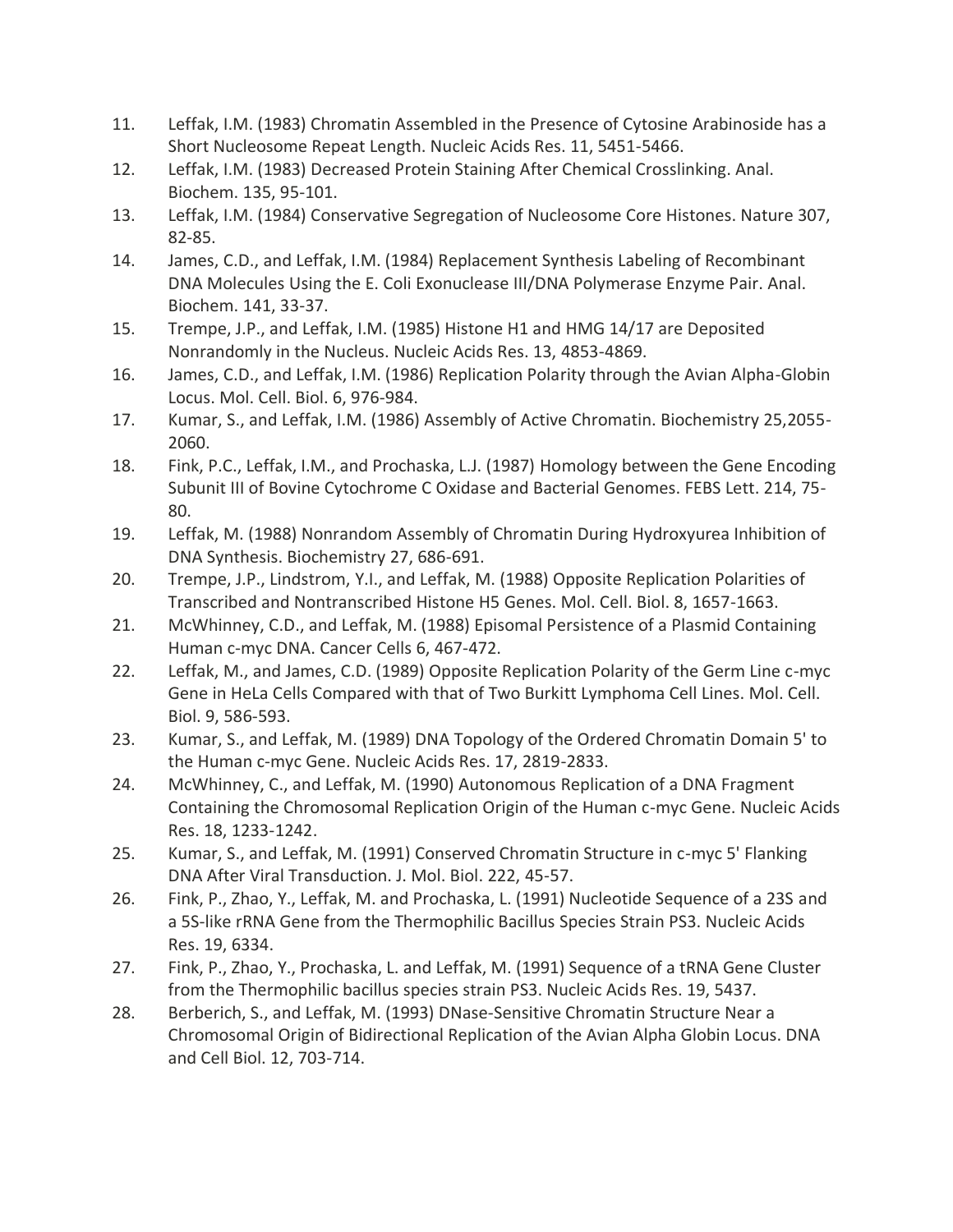- 29. Itoh-Lindstrom, Y., and Leffak, M. Alteration of in vitro DNA synthesis in the alpha globin locus of chick embryo fibroblasts due to in vivo activity of Rous sarcoma virus pp60src. (1994) Nucleic Acids Res. 22, 498-505.
- 30. Messing, S.L., Darrow, R., Leffak, M., Fleischman, D., and Organisciak, D. (1994) Visible light induced damage to retinal DNA in vivo. Invest. Opthalmol. Vis. Sci. 35, 2138.
- 31. Berberich, S., Trivedi, A, Daniel, D., Johnson, E. and Leffak, M. (1995) In vitro replication of plasmids containing human c-myc DNA. J. Mol. Biol. 245, 92-109.
- 32. McWhinney, C., Waltz, S.E. and Leffak, M. (1995) Cis-Acting Sequence Effects on Autonomous Replication of Plasmids Containing 5' Flanking DNA of the Human c-myc Gene. DNA and Cell Biol. 14, 565-579.
- 33. Organisciak, D., Kutty, R., Leffak, M., Wong, P., Messing, S., Wiggert, B., Darrow, R., and Chader, G. (1995) Oxidative Damage and Responses in Retinal Nuclei Arising from Intense Light Exposure. In: Degenerative Diseases of the Retina. R. Anderson, ed. New York: Plenum Press; 9-17.
- 34. Waltz, S.E., Trivedi, A. and Leffak, M. (1996) DNA Replication Initiates Nonrandomly at Multiple Sites Near the c-myc Gene in HeLa Cells. Nucleic Acids Res. 24, 1887-1894.
- 35. Khaira, P., James, C.D., and Leffak, M. (1998) Amplification of the Human c-myc Gene in Three Burkitt Lymphoma Cell Lines. Gene 211, 101-108.
- 36. Trivedi, A., Waltz, S., Kamath, S. and Leffak, M. (1998) Multiple Initiations in the c-myc Replication Origin Independent of Chromosomal Location. DNA and Cell Biology 17, 885- 896.
- 37. Jones, D., and Leffak, M. (1999) A Bifunctional Regulatory Element of the Human ApoA-I Gene Responsive to a Distal Enhancer. DNA and Cell Biology 18, 107-119.
- 38. Specht, S., Leffak, M., Darrow, R.M. and Organisciak, D.T. (1999) Visible Light Induced Damage to Rat Retinal DNA. Photochem. and Photobiol. 69, 91-98.
- 39. Malott, M. and Leffak, M. (1999) Activity of the c-myc Replicator at an Ectopic Chromosomal Location. Mol.Cell. Biol. 19, 5685-5695.
- 40. Rein, T., Kobayashi, T., Malott, M., Leffak, M., and DePamphilis, M.L. (1999) DNA Methylation at Mammalian Replication Origins. J. Biol. Chem. 274, 25792-25800.
- 41. Tao, L., Dong, Z., Leffak, M., Zannis-Hadjopoulos, M., Price, G. (2000) Major DNA replication initiation sites in the c-myc locus in human cells. J. Cell. Biochem. 78, 442- 457.
- 42. Specht, S., Darrow, R., Organisciak, D., and Leffak, M. (2000) DNA Damage to Photoreceptor Cells Following Intense Light Exposure. Photochem. & Photobiol. 71, 559- 66.
- 43. Kamath, S., and Leffak, M. (2001) Multiple Sites of Replication Initiation in the Human ß-Globin Gene Locus. Nucleic Acids Res. 29, 809-817.
- 44. Dhar, S., Yoshida, K., Machida, Y., Khaira, P., Chaudhuri, B., Wohlschlegel, J., Leffak, M., Yates, J., and Dutta, A. (2001) Replication from oriP of Epstein-Barr Virus Requires Human ORC and Is Inhibited by Geminin. Cell 106, 287-296.
- 45. Liu, G., Malott, M., and Leffak, M. (2003) Multiple Functional Elements Comprise a Mammalian Chromosomal Replicator. Mol. Cell. Biol. 23, 1832-1842.
- 46. Potaman, V.N., Bissler, J.,J., Hashem, V.I., Oussatcheva, E.A., Lu, L., Shlyakhtenko, L.S., Lyubchenko, Y.L., Matsuura, T., Ashizawa, T., Leffak, M., Benham, C.J., and Sinden, R.R.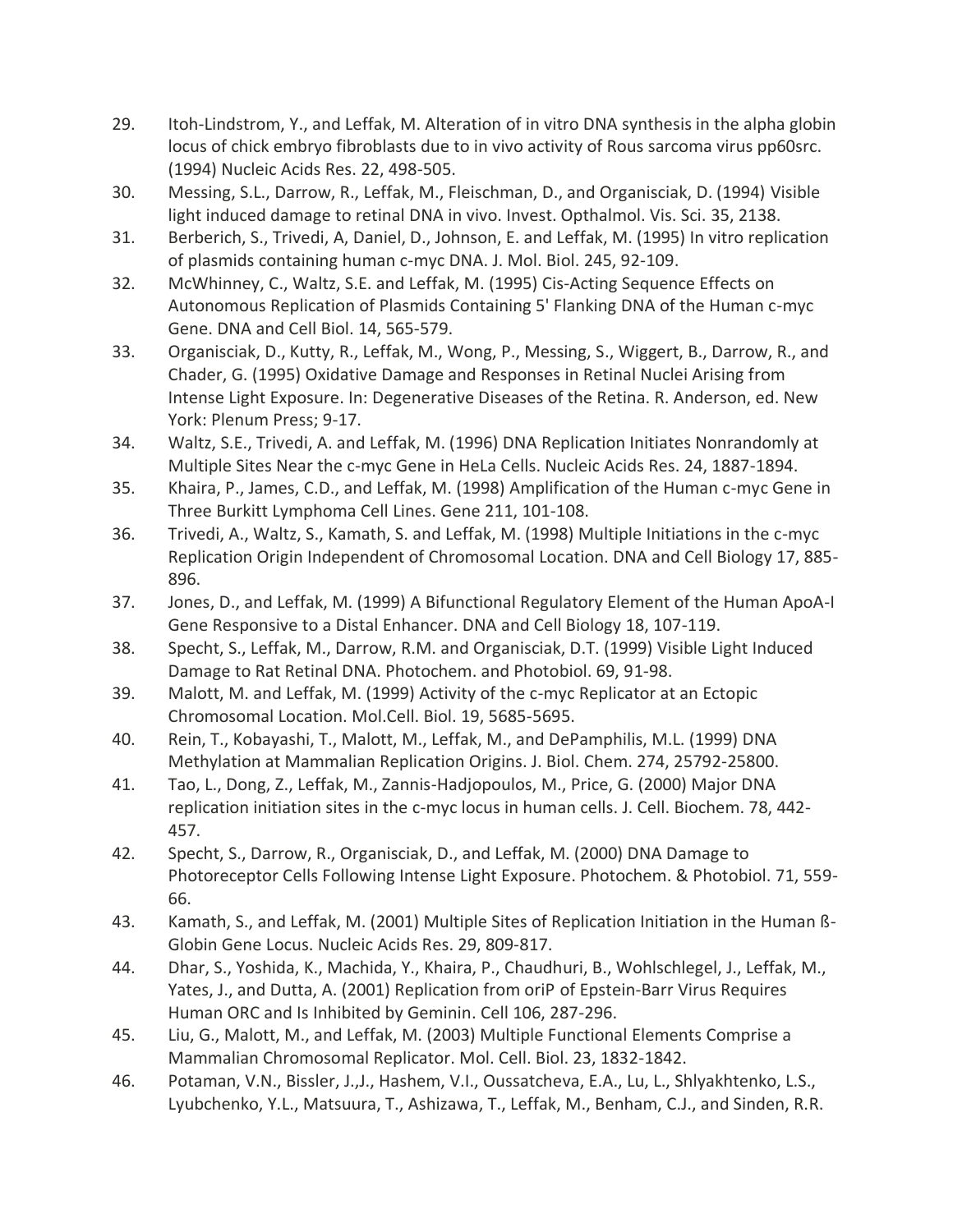(2003) Unwound structures in SCA10 (ATTCT)n•(AGAAT)n repeats. J. Mol. Biol. 326, 1095-1111.

- 47. Ghosh, M., Liu, G., Randall, G., Bevington, J. and Leffak, M. (2004) Transcription Factor Binding and Induced Transcription Alter Chromosomal c-myc Replicator Activity (2004) Mol. Cell. Biol. 24, 10193-10207.
- 48. Kemp, M.G., Ghosh, M., Liu, G., and Leffak, M. The Histone Deacetylase Inhibitor Trichostatin A Alters the Pattern of DNA Replication Origin Activity in Human Cells (2005) Nucleic Acids Res. 33; 325-336.
- 49. Casper, J., Kemp, M., Ghosh, M., Randall, G., Vaillant, A., and Leffak, M. (2005) The cmyc DNA Unwinding Element Binding Protein Modulates the Assembly of DNA Replication Complexes In Vitro. J. Biol. Chem. 280; 13071-13083.
- 50. Moaddel, R., Price, G.B., Juteau, J., Leffak, M., and Wainer, I.W. (2005) The synthesis and initial characterization of an immobilized DNA unwinding element binding protein chromatographic stationary phase. J. Chromatogr. 820:197-203.
- 51. Potaman, V.N. Pytlos, M.J., Hashem, V.I., Bissler, J.J., Leffak, M., and Sinden, R.R. (2006) DNA Structures and Genetic Instabilities Associated with SCA10 (ATTCT)n•(AGAAT)n Repeats Suggests a DNA Amplification Model for Repeat Expansion, ppg. 460-477. In Genetic Instabilities and Neurological Diseases (Eds. R.D. Wells and T. Ashizawa), Academic Press, Boston, MA.
- 52. Ghosh, M., Kemp, M., Liu, G., Ritzi, M., Schepers, A., Leffak, M. (2006) Differential binding of replication proteins across the human c-myc replicator. Mol. Cell. Biol. 26, 5270-5283.
- 53. Kemp, M., Bae, B., Yu, J.P., Ghosh, M., Leffak, M. and Nair, S. (2007) Structure and Function of the c-myc DNA-unwinding Element-binding Protein DUE-B. (2007) J. Biol. Chem. 282: 10441-10448.
- 54. Liu, G., Bissler, J., Sinden, R. and Leffak, M. (2007) Unstable Spinocerebellar Ataxia Type 10 (ATTCT)•(AGAAT) Repeats Are Associated with Aberrant Replication at the ATX10 Locus and Replication Origin-Dependent Expansion at an Ectopic Site in Human Cells. Mol. Cell. Biol. 27, 7828-7838.
- 55. Chowdhury, A., Liu, G., Kemp, M., Chen, X., Katrangi, N., Myers, S., Yao, J., Bubulya, P., and Leffak, M. (2010) The DNA Unwinding Element Binding Protein DUE-B Interacts with Cdc45 in Preinitiation Complex Formation. Mol. Cell. Biol. 30, 1495–1507.
- 56. Liu, G., Chen, X., Bissler, J., Sinden, R., and Leffak, M. (2010) Replication dependent DNA hairpin formation at CTG/CAG repeats in human cells. Nature Chem. Biol. 6, 652-659.
- 57. Xu, Y., and Leffak, M. (2010) ATRIP from TopBP1 to ATR in vitro activation of a DNA damage checkpoint. Proc Natl Acad Sci U S A 107, 13561-2.
- 58. Liu, G., Leffak, M. (2012) Instability of (CTG)n\*(CAG)n trinucleotide repeats and DNA synthesis. Cell Biosci 2:7-19.
- 59. Liu, G., Chen, X., Gao, Y., Lewis, T., Barthelemy, J., and Leffak, M. (2012) Altered replication promotes instability of DMPK (CTG)<sub>n</sub>·(CAG)<sub>n</sub> repeats. Mol Cell Biol 32, 1618-32.
- 60. Wang, Z., Kim, E. Leffak, M. Xu, Y.J. (2012) Treslin, DUE-B, and GEMC1 cannot complement Sld3 mutants in fission yeast. FEMS Yeast Research 12, 486-90.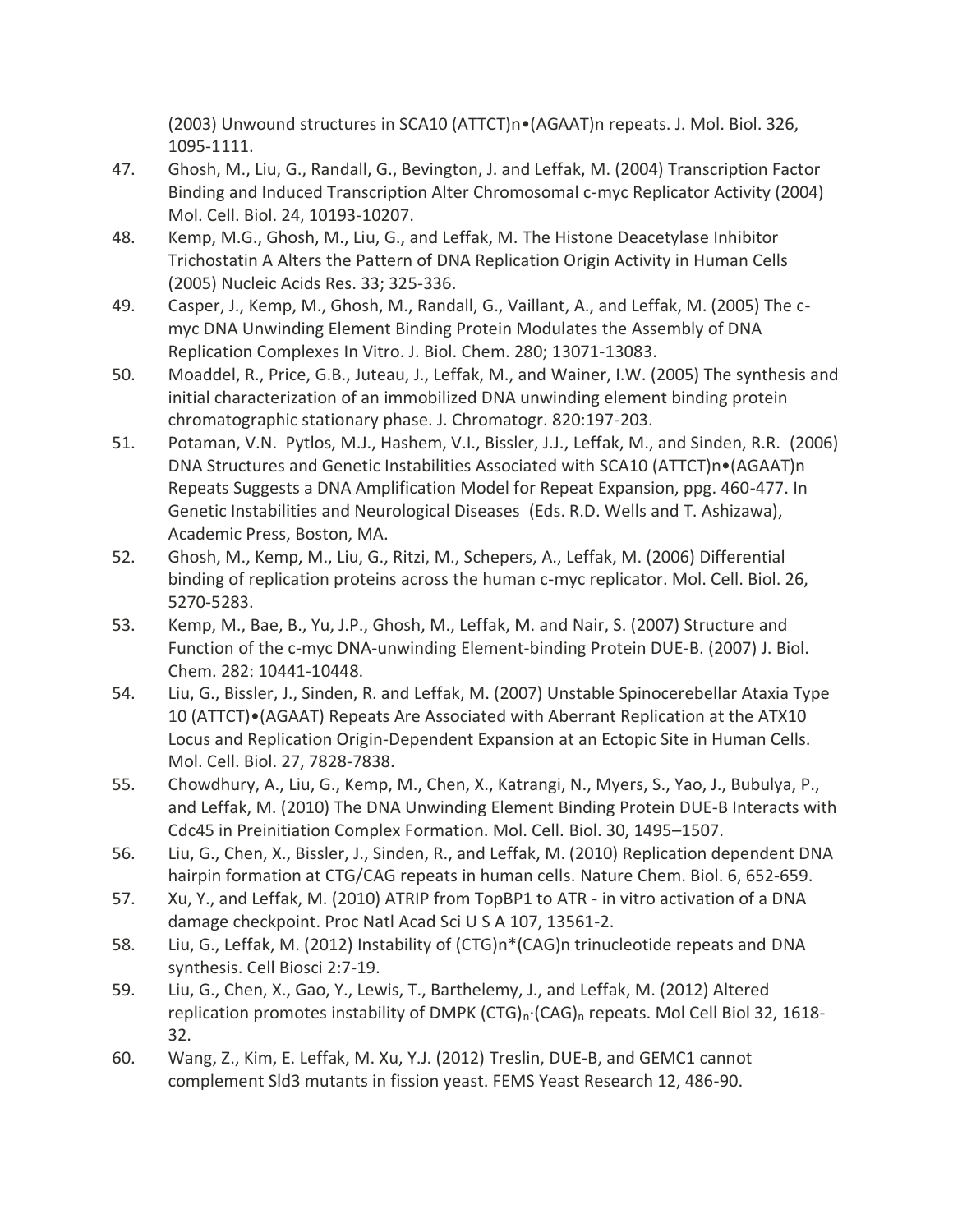- 61. Liu, G., Myers, S., Chen, X., Bissler, J., Sinden, R., Leffak, M. (2012) Replication Fork Stalling and Checkpoint Activation by a PKD1 Locus Mirror Repeat Polypurine-Polypyrimidine (Pu-Py) Tract. J Biol Chem 287, 33412-33423.
- 62. Liu, G., Chen, X., and Leffak, M. (2013) Oligodeoxynucleotide Binding to (CTG)×(CAG) Microsatellite Repeats Inhibits Replication Fork Stalling, Hairpin Formation, and Genome Instability. Mol Cell Biol 33, 571-581.
- 63. Chen, X., Liu, G., and Leffak, M. (2013). Activation of a human chromosomal replication origin by protein tethering. Nucleic Acids Res 41, 6460-6474.
- 64. Leffak, M. (2013) Hypothesis: Local dNTP depletion as the cause of microsatellite repeat instability during replication. Bioessays 35, 305.
- 65. Gao, Y., Yao, J., Poudel, S., Romer, E., Abu-Niaaj, L., and Leffak, M. (2014) Protein phosphatase 2A and Cdc7 kinase regulate the DNA unwinding element-binding protein in replication initiation. J Biol Chem 289, 35987-36000.
- 66. Virts, E., Jankowska, A., Mackay, C., Glaas, M., Wiek, C., Kelich, S., Lottmann, N., Kennedy, F., Marchal, C., Lehnert, E., Scharf, R., Dufour, C., Lanciotti, M., Farruggia, P., Santoro, A., Savasan, S., Scheckenbach, K., Schipper, J., Wagenmann, M., Lewis, T., Leffak, M., Hanenberg, H., et al. (2015). AluY-mediated germline deletion, duplication and somatic stem cell reversion in UBE2T defines a new subtype of Fanconi anemia. Hum Mol Genet 24:5093-108.
- 67. Barthelemy, J., Hanenberg, H. and Leffak, M. (2016) FANCJ is essential to maintain microsatellite structure genome-wide during replication stress. Nucleic Acids Res 44:6803-6816.
- 68. Guo J, Gu L, Leffak M, Li GM. (2016) MutS beta promotes trinucleotide repeat expansion by recruiting DNA polymerase beta to nascent (CAG)n or (CTG)n hairpins for error-prone DNA synthesis. Cell Res 26:775-786.
- 69. Gadgil R, Barthelemy J, Lewis T, Leffak M. (2016). Replication stalling and DNA microsatellite instability. Biophys Chem 10.1016/j.bpc.2016.11.007.
- 70. Leffak, M. (2017) Break-induced replication links microsatellite expansion to complex genome rearrangements. BioEssays 10.1002/bies.201700025.
- 71. Poudel, S., Yao, J., Kemp, M.G. and Leffak, M. (2018) Interaction between DUE-B and Treslin is required to load Cdc45 on chromatin in human cells. J Biol Chem, 293, 14497- 14506.
- 72. Lewis, T., Barthelemy, J., Virts, E., Kennedy, F. M., Wiek, C., Linka, R. M., Gadgil, R., Hanenberg, H., and Leffak, M. (2018) DNA double strand breaks trigger Alu-mediated reversion of a FANCT duplication in a model of homologous recombination. Nucl. Acids Res. 47, 3503-3520.
- 73. Gadgil, R. Y., Rider, S. D., Jr., Lewis, T., Barthelemy, J., and Leffak, M. (2020) Analysis of Trinucleotide Repeat Stability by Integration at a Chromosomal Ectopic Site. Methods Mol Biol 2056, 121-136.
- 74. Gadgil, R. Y., Romer, E. J., Goodman, C. C., Rider, S. D., Jr., Damewood, F. J. t., Barthelemy, J. R., Shin-Ya, K., Hanenberg, H., and Leffak, M. (2020) Replication stress at microsatellites causes DNA double strand breaks and break induced replication. J Biol Chem. (2020) doi: 10.1074/jbc.RA120.013495.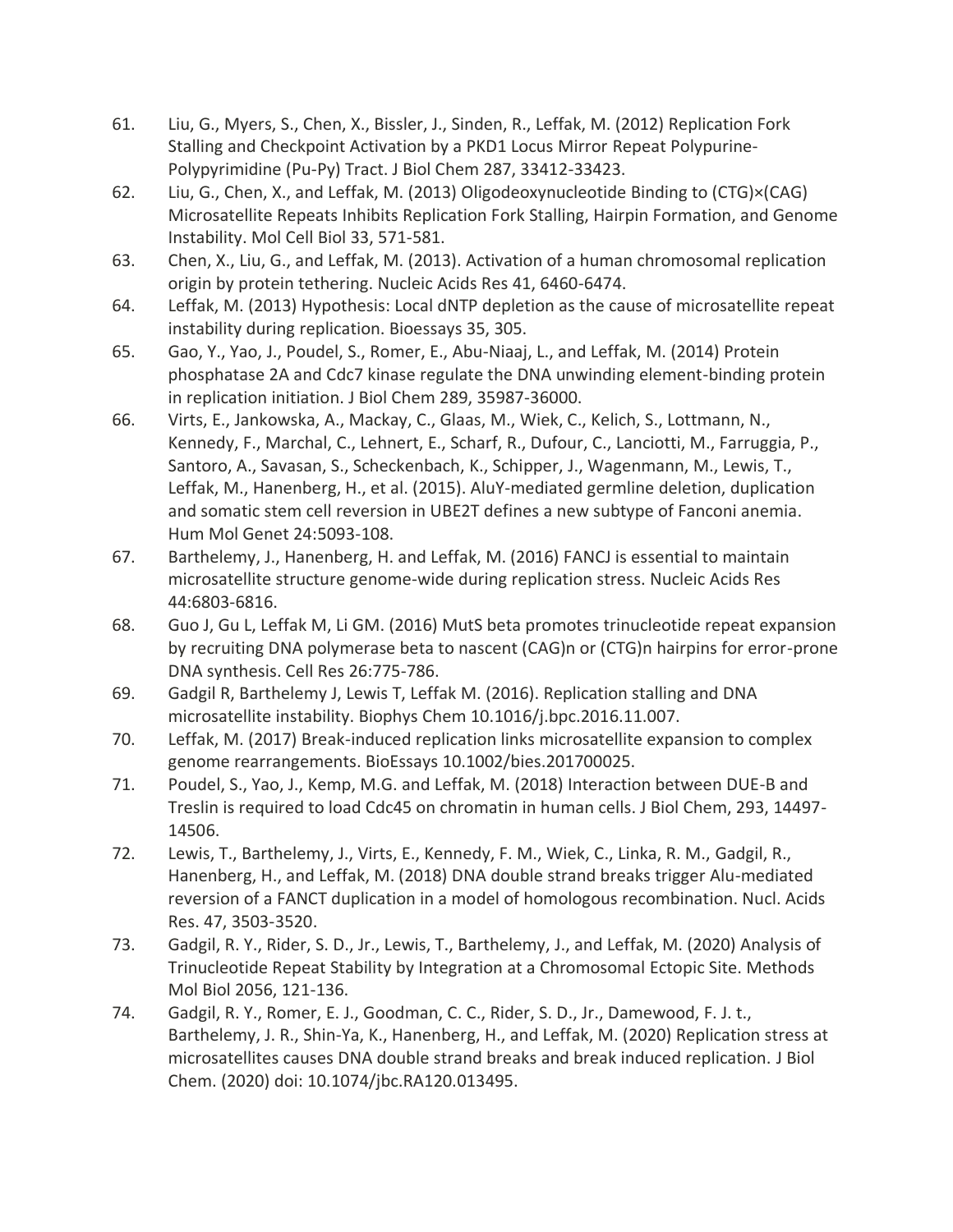### Texts:

- 1. Kmetec, E., Leffak, I.M., Organisciak, D.T., and Prochaska, L.J. (1983) Experiments in Biochemistry. (Leffak, I.M., and Prochaska, L.J., Eds.; Wright State University Press, Dayton, OH).
- 2. Fritz, H.I., Leffak, M., Minth, C.D., Organisciak, D.T., and Paietta, J.V. (1991) Medical Biochemistry (Wright State University Press, Dayton, OH).

Graduate Students Trained:

| 2.<br>Ph.D. (1988)<br>Joan Krakowsky<br>3.<br><b>Jon Morris</b><br>Ph.D. (1988)<br>4.<br>M.Sci. (1989)<br><b>Anthony Schmitz</b><br>5.<br>David James<br>Ph.D. (1989)<br>6.<br>Ph.D. (1990)<br>Steven Berberich<br>Ph.D. (1991)<br>7.<br>Charlene McWhinney<br>8.<br>Ph.D. (1991)<br>Sanjay Kumar<br>9.<br>Yoshie Lindstrom<br>Ph.D. (1991)<br>10.<br>Alpa Trivedi<br>Ph.D. (1993)<br>11.<br>Susan Waltz<br>Ph.D. (1994)<br>12.<br>Daniel Jones<br>Ph.D. (1998)<br>Ph.D. (1999)<br>13.<br>Michelle Malott<br>14.<br>Sandra Specht<br>Ph.D. (2000)<br>M. Sci. (2000)<br>15.<br>Sohba Kamath<br>16.<br>Poonam Khaira<br>Ph.D. (2001)<br>Ph.D. (2003)<br>17.<br>John Casper<br>18.<br>Daian J. Vaz<br>M. Sci. (2005)<br>Ph.D. (2006)<br>19.<br>Michael Kemp<br>20.<br>M. Sci. (2007)<br>Nadia Katrangi<br>21.<br>M. Sci. (2008)<br>Jianhong Yao<br>22.<br>Shere' Myers<br>Ph.D. (2010)<br>Xiaomi Chen<br>23.<br>Ph.D. (2012)<br>24.<br>Yanzhe Gao<br>Ph.D. (2012)<br>Ph.D. 2015<br>25.<br>Joanna Barthelemy<br>26.<br>Tu Danh<br>M. Sci (2015)<br><b>Todd Lewis</b><br>27.<br>Ph.D. (2017)<br>Ph.D. (2016)<br>28.<br><b>Sumeet Poudel</b><br>M. Sci. (2016)<br>29.<br>Rujuta Gadgil<br>30.<br>Caitlin Castagno<br>M. Sci. (2018)<br>Postdoctoral Students Trained:<br>Pamela Fink<br>1.<br>1985-1987<br>2.<br>1988-1990<br>Maryann Bender<br>3.<br>2001-2003 | 1. | James Trempe   | Ph.D. (1985) |
|-----------------------------------------------------------------------------------------------------------------------------------------------------------------------------------------------------------------------------------------------------------------------------------------------------------------------------------------------------------------------------------------------------------------------------------------------------------------------------------------------------------------------------------------------------------------------------------------------------------------------------------------------------------------------------------------------------------------------------------------------------------------------------------------------------------------------------------------------------------------------------------------------------------------------------------------------------------------------------------------------------------------------------------------------------------------------------------------------------------------------------------------------------------------------------------------------------------------------------------------------------------------------------------------------------------------------------------------------------------|----|----------------|--------------|
|                                                                                                                                                                                                                                                                                                                                                                                                                                                                                                                                                                                                                                                                                                                                                                                                                                                                                                                                                                                                                                                                                                                                                                                                                                                                                                                                                           |    |                |              |
|                                                                                                                                                                                                                                                                                                                                                                                                                                                                                                                                                                                                                                                                                                                                                                                                                                                                                                                                                                                                                                                                                                                                                                                                                                                                                                                                                           |    |                |              |
|                                                                                                                                                                                                                                                                                                                                                                                                                                                                                                                                                                                                                                                                                                                                                                                                                                                                                                                                                                                                                                                                                                                                                                                                                                                                                                                                                           |    |                |              |
|                                                                                                                                                                                                                                                                                                                                                                                                                                                                                                                                                                                                                                                                                                                                                                                                                                                                                                                                                                                                                                                                                                                                                                                                                                                                                                                                                           |    |                |              |
|                                                                                                                                                                                                                                                                                                                                                                                                                                                                                                                                                                                                                                                                                                                                                                                                                                                                                                                                                                                                                                                                                                                                                                                                                                                                                                                                                           |    |                |              |
|                                                                                                                                                                                                                                                                                                                                                                                                                                                                                                                                                                                                                                                                                                                                                                                                                                                                                                                                                                                                                                                                                                                                                                                                                                                                                                                                                           |    |                |              |
|                                                                                                                                                                                                                                                                                                                                                                                                                                                                                                                                                                                                                                                                                                                                                                                                                                                                                                                                                                                                                                                                                                                                                                                                                                                                                                                                                           |    |                |              |
|                                                                                                                                                                                                                                                                                                                                                                                                                                                                                                                                                                                                                                                                                                                                                                                                                                                                                                                                                                                                                                                                                                                                                                                                                                                                                                                                                           |    |                |              |
|                                                                                                                                                                                                                                                                                                                                                                                                                                                                                                                                                                                                                                                                                                                                                                                                                                                                                                                                                                                                                                                                                                                                                                                                                                                                                                                                                           |    |                |              |
|                                                                                                                                                                                                                                                                                                                                                                                                                                                                                                                                                                                                                                                                                                                                                                                                                                                                                                                                                                                                                                                                                                                                                                                                                                                                                                                                                           |    |                |              |
|                                                                                                                                                                                                                                                                                                                                                                                                                                                                                                                                                                                                                                                                                                                                                                                                                                                                                                                                                                                                                                                                                                                                                                                                                                                                                                                                                           |    |                |              |
|                                                                                                                                                                                                                                                                                                                                                                                                                                                                                                                                                                                                                                                                                                                                                                                                                                                                                                                                                                                                                                                                                                                                                                                                                                                                                                                                                           |    |                |              |
|                                                                                                                                                                                                                                                                                                                                                                                                                                                                                                                                                                                                                                                                                                                                                                                                                                                                                                                                                                                                                                                                                                                                                                                                                                                                                                                                                           |    |                |              |
|                                                                                                                                                                                                                                                                                                                                                                                                                                                                                                                                                                                                                                                                                                                                                                                                                                                                                                                                                                                                                                                                                                                                                                                                                                                                                                                                                           |    |                |              |
|                                                                                                                                                                                                                                                                                                                                                                                                                                                                                                                                                                                                                                                                                                                                                                                                                                                                                                                                                                                                                                                                                                                                                                                                                                                                                                                                                           |    |                |              |
|                                                                                                                                                                                                                                                                                                                                                                                                                                                                                                                                                                                                                                                                                                                                                                                                                                                                                                                                                                                                                                                                                                                                                                                                                                                                                                                                                           |    |                |              |
|                                                                                                                                                                                                                                                                                                                                                                                                                                                                                                                                                                                                                                                                                                                                                                                                                                                                                                                                                                                                                                                                                                                                                                                                                                                                                                                                                           |    |                |              |
|                                                                                                                                                                                                                                                                                                                                                                                                                                                                                                                                                                                                                                                                                                                                                                                                                                                                                                                                                                                                                                                                                                                                                                                                                                                                                                                                                           |    |                |              |
|                                                                                                                                                                                                                                                                                                                                                                                                                                                                                                                                                                                                                                                                                                                                                                                                                                                                                                                                                                                                                                                                                                                                                                                                                                                                                                                                                           |    |                |              |
|                                                                                                                                                                                                                                                                                                                                                                                                                                                                                                                                                                                                                                                                                                                                                                                                                                                                                                                                                                                                                                                                                                                                                                                                                                                                                                                                                           |    |                |              |
|                                                                                                                                                                                                                                                                                                                                                                                                                                                                                                                                                                                                                                                                                                                                                                                                                                                                                                                                                                                                                                                                                                                                                                                                                                                                                                                                                           |    |                |              |
|                                                                                                                                                                                                                                                                                                                                                                                                                                                                                                                                                                                                                                                                                                                                                                                                                                                                                                                                                                                                                                                                                                                                                                                                                                                                                                                                                           |    |                |              |
|                                                                                                                                                                                                                                                                                                                                                                                                                                                                                                                                                                                                                                                                                                                                                                                                                                                                                                                                                                                                                                                                                                                                                                                                                                                                                                                                                           |    |                |              |
|                                                                                                                                                                                                                                                                                                                                                                                                                                                                                                                                                                                                                                                                                                                                                                                                                                                                                                                                                                                                                                                                                                                                                                                                                                                                                                                                                           |    |                |              |
|                                                                                                                                                                                                                                                                                                                                                                                                                                                                                                                                                                                                                                                                                                                                                                                                                                                                                                                                                                                                                                                                                                                                                                                                                                                                                                                                                           |    |                |              |
|                                                                                                                                                                                                                                                                                                                                                                                                                                                                                                                                                                                                                                                                                                                                                                                                                                                                                                                                                                                                                                                                                                                                                                                                                                                                                                                                                           |    |                |              |
|                                                                                                                                                                                                                                                                                                                                                                                                                                                                                                                                                                                                                                                                                                                                                                                                                                                                                                                                                                                                                                                                                                                                                                                                                                                                                                                                                           |    |                |              |
|                                                                                                                                                                                                                                                                                                                                                                                                                                                                                                                                                                                                                                                                                                                                                                                                                                                                                                                                                                                                                                                                                                                                                                                                                                                                                                                                                           |    |                |              |
|                                                                                                                                                                                                                                                                                                                                                                                                                                                                                                                                                                                                                                                                                                                                                                                                                                                                                                                                                                                                                                                                                                                                                                                                                                                                                                                                                           |    |                |              |
|                                                                                                                                                                                                                                                                                                                                                                                                                                                                                                                                                                                                                                                                                                                                                                                                                                                                                                                                                                                                                                                                                                                                                                                                                                                                                                                                                           |    |                |              |
|                                                                                                                                                                                                                                                                                                                                                                                                                                                                                                                                                                                                                                                                                                                                                                                                                                                                                                                                                                                                                                                                                                                                                                                                                                                                                                                                                           |    |                |              |
|                                                                                                                                                                                                                                                                                                                                                                                                                                                                                                                                                                                                                                                                                                                                                                                                                                                                                                                                                                                                                                                                                                                                                                                                                                                                                                                                                           |    |                |              |
|                                                                                                                                                                                                                                                                                                                                                                                                                                                                                                                                                                                                                                                                                                                                                                                                                                                                                                                                                                                                                                                                                                                                                                                                                                                                                                                                                           |    | Xiangbing Meng |              |

4. Guoqi Liu 2002-2005, 2007-2013